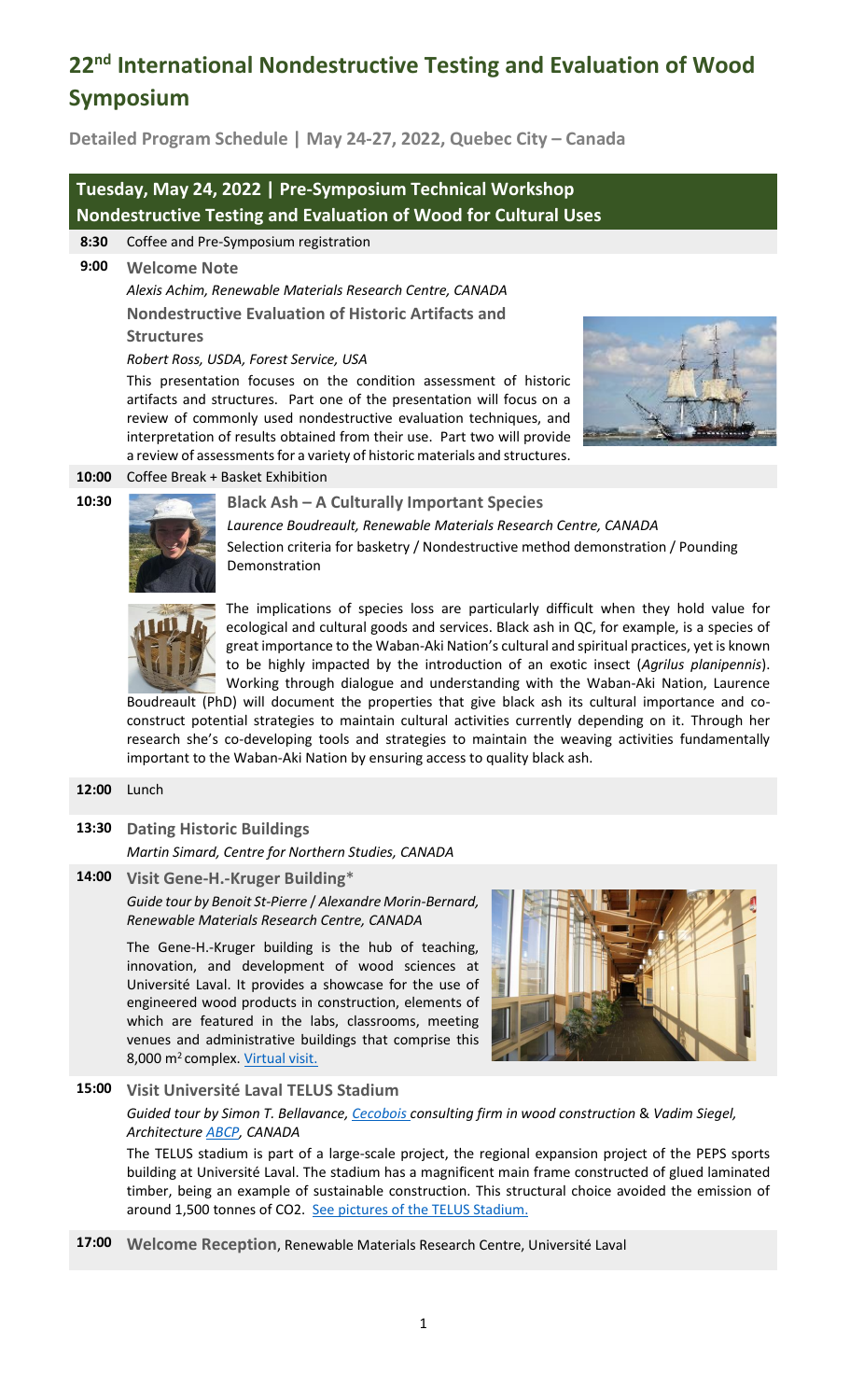|       | <b>Wednesday, May 25, 2022   Day 1</b>                                                                                                                                                                                                                                                                                                                                                                                                                                                                                                                                                                                                                                                                                                                                                                                                                                                                                                                                                                                                                                                                                                                                                                                                                                                                                                                                                                                         |
|-------|--------------------------------------------------------------------------------------------------------------------------------------------------------------------------------------------------------------------------------------------------------------------------------------------------------------------------------------------------------------------------------------------------------------------------------------------------------------------------------------------------------------------------------------------------------------------------------------------------------------------------------------------------------------------------------------------------------------------------------------------------------------------------------------------------------------------------------------------------------------------------------------------------------------------------------------------------------------------------------------------------------------------------------------------------------------------------------------------------------------------------------------------------------------------------------------------------------------------------------------------------------------------------------------------------------------------------------------------------------------------------------------------------------------------------------|
| 8:00  | Registration                                                                                                                                                                                                                                                                                                                                                                                                                                                                                                                                                                                                                                                                                                                                                                                                                                                                                                                                                                                                                                                                                                                                                                                                                                                                                                                                                                                                                   |
| 8:30  | <b>Opening Ceremony</b><br>Alexis Achim, Renewable Materials Research Centre, Université Laval, CANADA<br>Robert Beauregard, Executive Vice Rector of Academic and Student Affairs, Université Laval, CANADA<br>Mohammad-Sadegh Mazloomi, FPInnovations, CANADA                                                                                                                                                                                                                                                                                                                                                                                                                                                                                                                                                                                                                                                                                                                                                                                                                                                                                                                                                                                                                                                                                                                                                                |
| 9:00  | <b>General session</b><br>Moderator: Bruce Allison, USA<br>In-Forest Wood Quality Assessments - Where Are We with NDT Technologies?<br>Xiping Wang* & Robert J. Ross, USA<br><b>Industrial CT Scanning in Wood Research</b><br>José Couceiro*, Lars Hansson, Dick Sandberg & Enrico Ursella, Sweden<br>Questions and comments                                                                                                                                                                                                                                                                                                                                                                                                                                                                                                                                                                                                                                                                                                                                                                                                                                                                                                                                                                                                                                                                                                  |
| 10:00 | Coffee/Tea                                                                                                                                                                                                                                                                                                                                                                                                                                                                                                                                                                                                                                                                                                                                                                                                                                                                                                                                                                                                                                                                                                                                                                                                                                                                                                                                                                                                                     |
| 10:30 | Session #1A: Nondestructive Characterization of Wood and Wood-Based Materials<br>Moderators: Laszlo Bejo (Hungary) and Udo H. Sauter (Germany)<br>10:30 - 11:45 ID-09: Effects of Microwave Radar Sensor Distance and Material Thickness on Density and<br>Moisture Content Determination, Laszlo Bejo*, Mihaly Jakocs & Ahmed Altaher Omer, Hungary<br>10:45 - 11:00 ID-17: Comparison between Static Modulus of Elasticity and NonDestructive Testing<br>Moduli of Elasticity in White Spruce and Lodgepole Pine Wood, Cyriac Mvolo*, James D. Stewart &<br>Ahmed Koubaa, Canada<br>11:00 - 11:15 ID-18 Evaluation of Elastic Constants of Oil Palm Wood Using Ultrasonic Measurement,<br>Katja Fruehwald-Koenig*, Benedikt Faust, Germany<br>11:15 - 11:30 ID-21: Estimation of the moisture content in wood by combination of Neutron and X-ray<br>imaging, José Couceiro*, Lars Hansson, Dick Sandberg, David Mannes & Peter Niemz, Sweden<br>11:30 - 11:45 ID-33: Nondestructive Model for Predicting the Mechanical Properties of Wood in<br>Southwest, Nigeria, Lawrence Aguda*, Misirat Bakare & Ige Oluwagbemiga, Nigeria<br>11:45 - 12:00 ID-36: Comparative Estimation of Acoustic Velocity and Strength Properties of Down Pine<br>Trees Using Near Infrared Spectroscopy, Munkaila Musah*, Javier Hernandez Diaz, Dana Mitchell,<br>Mathew Smidt, Yucheng Peng, Tom Gallagher, Maria S. Peresin & Brian Via, USA |
| 12:00 | Lunch                                                                                                                                                                                                                                                                                                                                                                                                                                                                                                                                                                                                                                                                                                                                                                                                                                                                                                                                                                                                                                                                                                                                                                                                                                                                                                                                                                                                                          |
| 13:30 | Session #1B: Nondestructive Characterization of Wood and Wood-Based Materials<br>13:30 - 13:45 ID-40: Nondestructive Determination of the Within-Ring Wood Dynamic Modulus of<br>Elasticity for Black Spruce and Jack Pine, Wassim Kharrat*, Ahmed Koubaa, Mohamed Khlif & Chedly<br>Bradai, Canada                                                                                                                                                                                                                                                                                                                                                                                                                                                                                                                                                                                                                                                                                                                                                                                                                                                                                                                                                                                                                                                                                                                            |
|       | <b>Session #4: NDE of Sawn Logs for Optimal Utilization</b>                                                                                                                                                                                                                                                                                                                                                                                                                                                                                                                                                                                                                                                                                                                                                                                                                                                                                                                                                                                                                                                                                                                                                                                                                                                                                                                                                                    |
|       | Moderator: Ahmed Koubaa (Canada)<br>13:45 - 14:00 ID-45: Small-Diameter Logs from Oak for Structural Purposes - Determination of<br>Mechanical Properties by NonDestructive and Destructive Testing, Nicolas Hofmann, Franka Brüchert*,<br>Udo H. Sauter, Kay-Uwe Schober & Beate Hörnel-Metzger, Germany<br>14:00 - 14:15 ID-11: Distribution of Wetwood in Silver Fir (Abies alba MILL.) - A Prerequisite for<br>Nondestructive Testing Mechanical Characterisation of Logs, Franka Brüchert*, Guénaël Klotzbücher,<br>Martin Huber & Udo H. Sauter, Germany<br>14:15 - 14:30 ID-13: Using X-Ray Computed Tomography (CT) Scanning to Optimize Log Primary<br>Breakdown in Plantation-Grown White Spruce (Picea glauca (Moench) Voss), Isabelle Duchesne*, Queju                                                                                                                                                                                                                                                                                                                                                                                                                                                                                                                                                                                                                                                             |

**14:30 – 14:45** ID-27: Nondestructive Testing of Timber Prior to Sawing Using Finite Element Models Based on X-Ray Computed Tomography Data - A Preliminary Study, Johannes A. J. Huber\*, Olof Broman, Johan Oja, Lars Hansson & Mats Ekevad, Sweden

**14:45 – 15:00** ID-47: Evaluation of Sawmill Log Scanners with Comparison to Forest Harvester Measurements, Kari Hyll\* & Maria Nordström, Sweden

# **15:00** Coffee/Tea

# **15:15 Poster session**

#### Moderator: Alexis Achim (Canada)

**15:15 – 15:30** ID-64 Approved Method for Efficient Inspection and Documentation of Not Only Historic Timber Structures based on Results Obtained in Hundreds of Successful Projects Since 1988, Frank Rinn\*, **Germany** 

**15:30 – 15:45** ID-49: Urban Green Spaces and How They Affect Woody Species Diversity and Biomass Carbon Stock in Hawassa, Ethiopia, Abel Woldeyohanis\*, Mesele Negash, Yoseph Melka, Ethiopia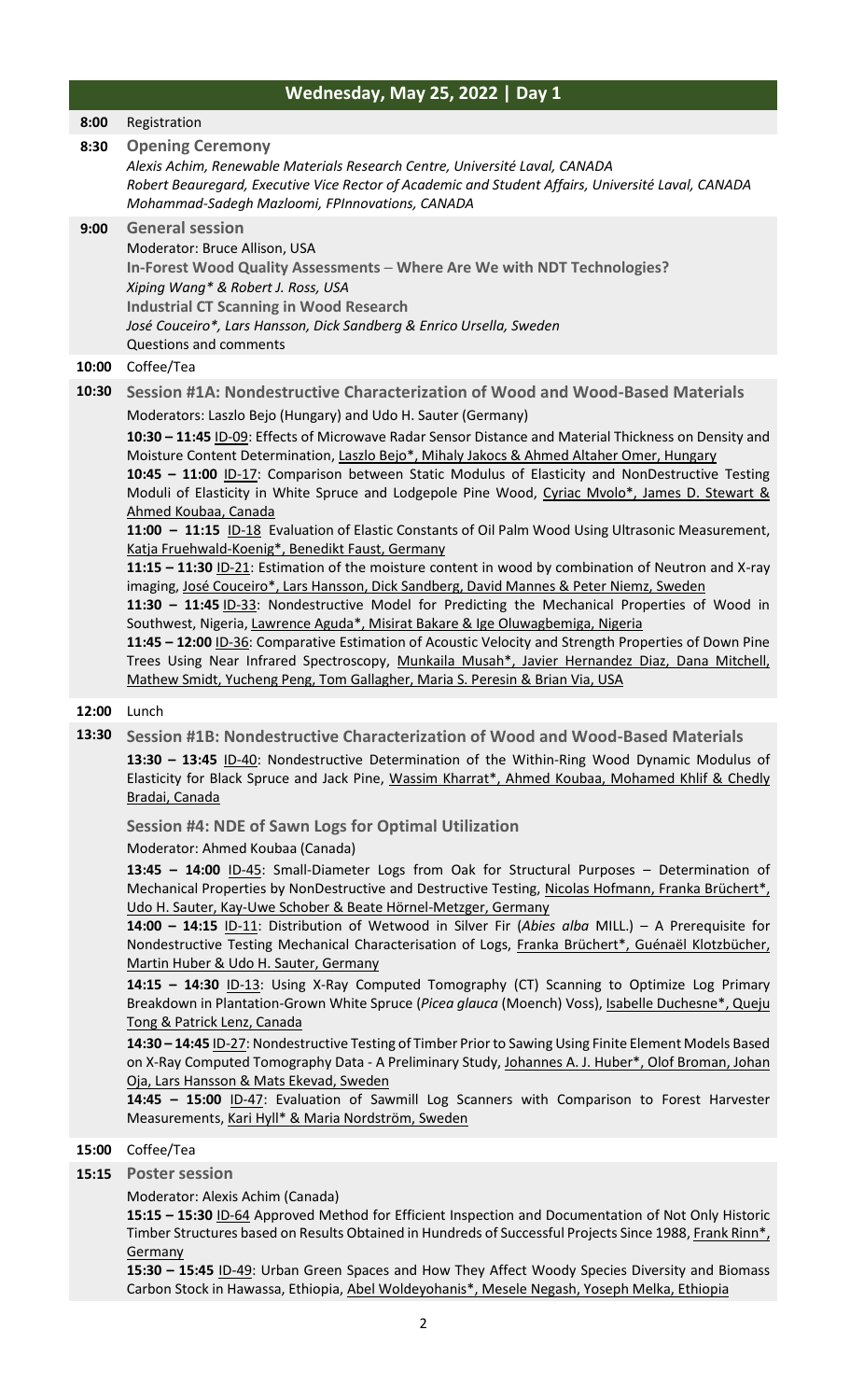**Session #6**: **Condition Assessment of Historic Wood Artifacts & Structures** Moderator: Isabelle Duschene (Canada)

**15:45 – 16:00** ID-35: Mechanical Performance and Nondestructive Test of Demolished Timber Collected from a Wooden Building Several Hundred Years Old, Erina Kojima\*, Hideo Kato, Yasutaka Watanabe, Ken Yamamoto & Ichirou Saitou, Japan

**16:00 – 16:15** ID-61: Using Dielectric Orthotropy as an Indicator of Internal Decay of Wood Members, C. Adam Senalik\*, James P. Wacker, Benjamin Farber & Xiping Wang, USA

#### \* Presenter

# **Thursday, May 26, 2022 | Day 2**

# **8:00** Registration

**8:30 Session #2A: In-Forest Wood Quality Assessments**

Moderators: Xiping Wang (USA) and Franka Brüchert (Germany)

**8:30 – 8:45** ID-01: Using Time-of-Flight Acoustic Velocity to Assess the Modulus of Elasticity and Bending Strength Properties of White Spruce from Tree Improvement Experiments, Iman Rashidi-Jouybari\*, Alexis Achim, Patrick Lenz, Jean Beaulieu & Jean Bousquet, Canada

**8:45 – 9:00** ID-34: Nondestructive Characterization of Sugar Maple Wood Decay and Modulus of Elasticity by Acoustic Tomography, Achraf Ammar, Ahmed Koubaa\*, Dorra Gassara, Yves Bergeron, Pierre Grondin & David Voyer, Canada

**9:00 - 9:15** ID-15: Effect of Partial Harvesting on Growth, Density, and Dynamic Modulus of Elasticity of White Spruce in a Mixed Boreal Forest, Md Nazrul Islam, Ahmed Koubaa\*, Brian Harvey & Suzanne Brais, Canada

**9:15 - 9:30** ID-29: Effect of Silvicultural Practices on on Basic Wood Density of Sugar Maple in Lake States Region, Chinmoyee Das, Peng Quan, Xinfeng Xie\*, Yvette Dickinson, Xiping Wang, Robert J. Ross & Christel C. Kern, USA

**9:30 - 9:45** ID-31: Differentiation of Eucalyptus Clone Seedlings by Nondestructive Tests and Machine Learning Methods, Rafael Gustavo Mansini Lorensani\*, Cinthya Bertoldo Pedroso, Raquel Gonçalves & Isabela Constantino de Toledo, Brazil

**9:45 – 10:00** ID-32: Distinction of Eucalyptus Planting Areas Through Data Mining, Carolina Kravetz\*, Cinthya Bertoldo, Rafael Mansini Lorensani & Fernanda Trisltz Perassolo Guedes, Brazil

#### **10:00** Coffee/Tea

# **10:30 Session #2B: In-Forest Wood Quality Assessments**

**10:30 – 10:45** ID-14: Dynamic Modulus of Elasticity in *Calophyllum brasiliense* Cambess Trees from Bajo Calima (Colombia), Julio Bermúdez Escovar\*, Roger Hernández, Alexis Achim & Claudia Cáceres, Canada **10:45 – 11:00** ID-37: Field Assessment of Downed Timber Strength Deterioration Rate and Wood Quality Using Acoustic Technologies, Munkaila Musah\*, Javier Hernandez Diaz, Dana Mitchell, Mathew Smidt, Tom Gallagher, Maria S. Peresin & Brian Via, USA

**11:00 – 11:15** ID-60: Models for Predicting the Within-Tree Variation of Ultrasonic Velocity and Dynamic Modulus of Elasticity for Plantation Loblolly Pine, David Auty\*, Joseph Dahlen, Thomas L. Eberhardt, Laurence Schimleck & Nawa Pokhrel, USA

**11:15 – 11:30** ID-19 Electric Resistance Tomograph: A Nondestructive Testing Approach to Valuation of High-Value Trees of India, Baragur Divakara\*, S. Chaithra & C Balaji, India \* Presenter

#### **11:30** Lunch

### **Tour and Conference Dinner**

**13:00** Bus departure from Renewable Materials Research Centre to Saint-Jean-Port-Joli (duration: 1 h 8 min)

**14:10 Visit Art Massif Wood Structure**

Art Massif designs and manufactures original, superior-quality glued-laminated timber structures. They have an extensive portfolio of commercial, cultural, educational, and historical renewal buildings among others that are true works of art in wood.

**16:00** Bus departure from Art Massif to Ras-L'Bock Microbrewery (duration: 6 min)

# **16:10 Visit Ras-L'Bock Microbrewery – An Art Massif Realization**

This two-level building houses a restaurant on the ground floor and a bar upstairs. Facing the mighty St. Lawrence River, the wavy glulam structure echoes the river's waves offshore. On the large outside terraces, guests can enjoy the location's beauty during the warmer months.

- **17:00** Bus departure from Ras-L'Bock Microbrewery to Laval University or Old-Quebec (duration: 1 h 10 min)
- **18:10** Free time
- **19:10** Bus departure from Laval University to Old Quebec (duration: 10 min)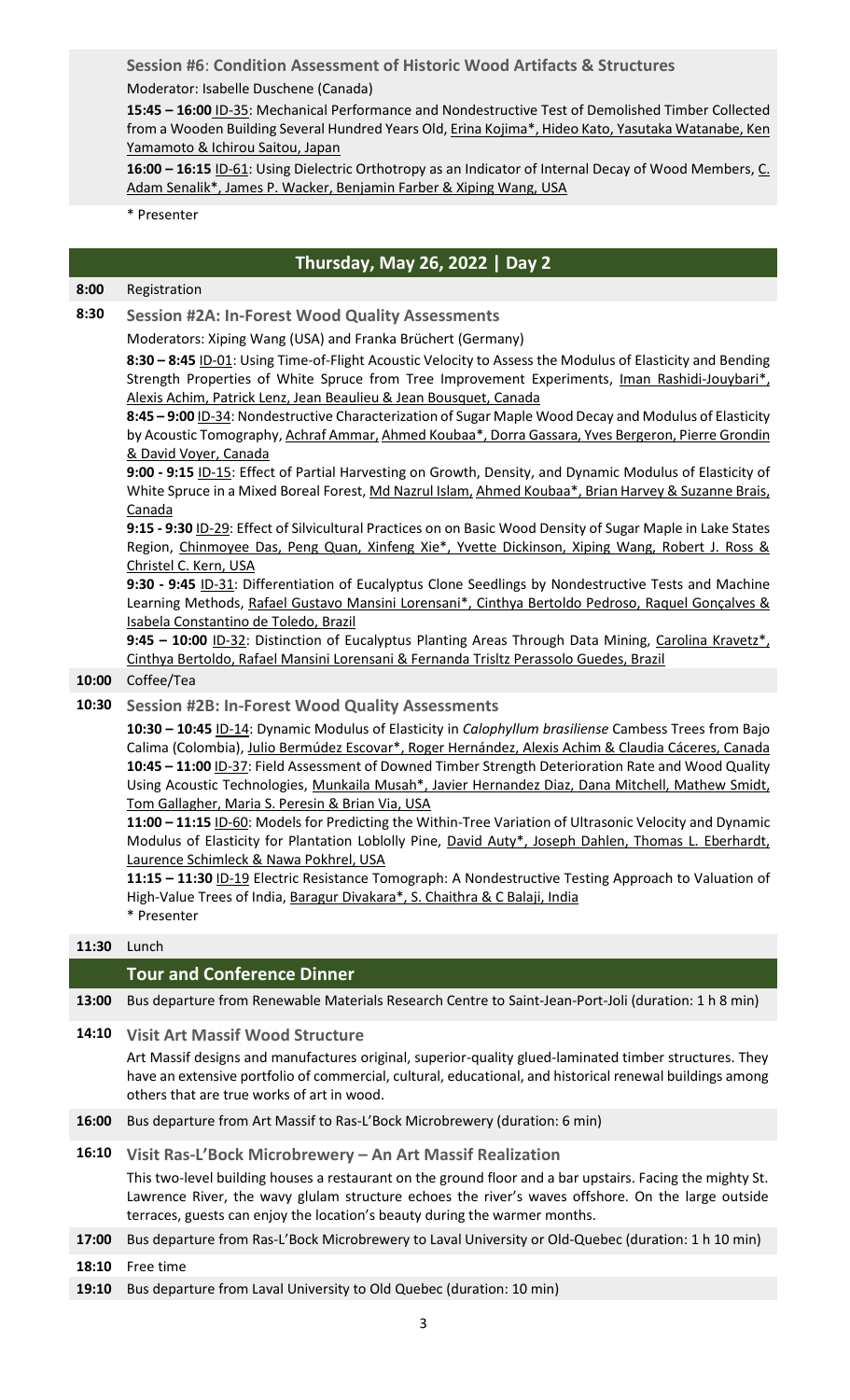**19:30 Banquet at Louis Hébert Restaurant** French cuisine restaurant located on Grande-Allée Est in the heart of Old Quebec

**22:00** Bus departure from Old Quebec to Laval University (duration: 10 min) More details: [Art Massif Wood Structure](https://www.artmassif.ca/) // [Restaurant Louis Hébert](https://www.louishebert.com/)

# **Friday, May 27, 2022 | Day 3**

## **8:00** Registration

**8:30 Mixed session (Online)**

Moderator: Alexis Achim (Canada)

**8:30 – 8:45** ID-59: Relation of Ultrasonic Wave Velocity and Compression Strength of Artificially Decayed Wood, Kana Yamashita\*, Hirofumi Ido, Yuko Ota & Toshihiro Yamada, Japan

**8:45 – 9:00** ID-08: Combining Nondestructive Testing Technology and Digital Twin for Preventive Conservation of Wooden Cultural Relics, Xueyi Ma, Jian Zhao\*, Puxiang Wang, Yuankai Weng, Lihua Fei & Dong Zhao\*, China

**9:00 – 9:15** ID-42: Influence of Moisture Content on Mechanical Properties and Damage Forms of Ancient Timber Members, Zhenbo Xin\*, Houjiang Zhang, Dongfang Ke & Yongzhu Yu, China

**9:15 – 9:30** ID-48: Nondestructive Evaluation of the Concealed Wood Columns in Historic Buildings, Houjiang Zhang\*, Zhenbo Xin, Yongzhu Yu, Dian Zhang & Hui Wang, China

**9:30 – 9:45** ID-51: Flexible Machine Strength Grading: Using Acoustic Nondestructive Testing of Green Sawn Timber to Calculate Grading Settings for Individual Batches of Spruce Sawn Timber, Andreas Weidenhiller\* & Andreas Neumüller, Austria

**9:45 – 10:00** ID-52: Nondestructive Detection and Three-Dimensional Mapping of the Root System of an Ancient Camphor Tree Based on Ground-Penetrating Radar, Zhang Xiaowei, Wang Zepeng, Xue Fangxiu, Li Haibin, Li Shuang & Wen Jian\*, China

#### **10:00** Coffee/Tea

**10:15 10:15 – 10:30** ID-39: Nondestructive Timber Testing as a Tool to Detect Depletion of Carbon Storage in Stem of Aspen, Linda Čakša, Laura Ķēniņa, Nauris Siksna, Kristaps Ozoliņš, Ieva Jaunslaviete & Āris Jansons\*, Latvia

**10:30 – 10:45** ID-46: Loading Resistance of Silver Birch (*Betula pendula* Roth.) and Eurasian Aspen (*Populus tremula* L.) in Urban and Peri-urban Forests, Oskars Krišāns, Linda Čakša, Roberts Matisons, Steffen Rus, Didzis Elferts, Andris Seipulis & Āris Jansons\*, Latvia

**10:45 – 11:00** ID-12: Near-Infrared Spectroscopy Coupled with Chemometric Analysis as a Valuable Nondestructive Tool for Prediction of Carbon Content in Wood Samples, Iris Beatriz Vega Erramuspe\*, Dana Mitchel, Jason Thompson, Thomas Elder & Brian Via, USA

**11:00 – 11:15** ID-07: Assessment of Incipient Decay on Wood Using Stress Wave Technique, Tamara Franca\*, Brianna Duquette, Adam Senalik & Robert Ross, USA

**Session #3A: NDE for Urban Trees**

Moderators: C. Adam Senalik (USA) and Raquel Gonçalvez (Brazil)

**11:15 – 11:30** ID-23: Tree Risk Assessment: Systemic Approach Involving Nondestructive Techniques and Tree Biomechanics, Raquel Gonçalves\*, Gustavo Garcia, Karen Freitas, Mariana Reis, Stella Palma, Camila Linhares & Monica Ruy, Brazil

**11:30 –11:45** ID-24: Use of Tomographic Images to Support the Inference of Strength Loss in Trunk Using Equations from Literature, Mariana Nagle dos Reis, Raquel Gonçalves\* & Camila Stephanie Fernandes Linhares, Brazil

**11:45 – 12:00** ID-25: Influence of the Manner of Obtaining Coordinates of Contour of Irregular Discs in Tomographic Images, Stella Stopa Assis Palma, Mariana Nagle dos Reis & Raquel Gonçalves\*, Brazil

**12:00 – 12:15** ID-26: Adjustment of Ultrasonic Tomography Velocity Ranges to Represent the Variations within Tree Trunks Using Confusion Matrix Metrics, Stella Stopa Assis Palma, Mariana Nagle dos Reis & Raquel Gonçalves\*, Brazil

#### **12:15** Lunch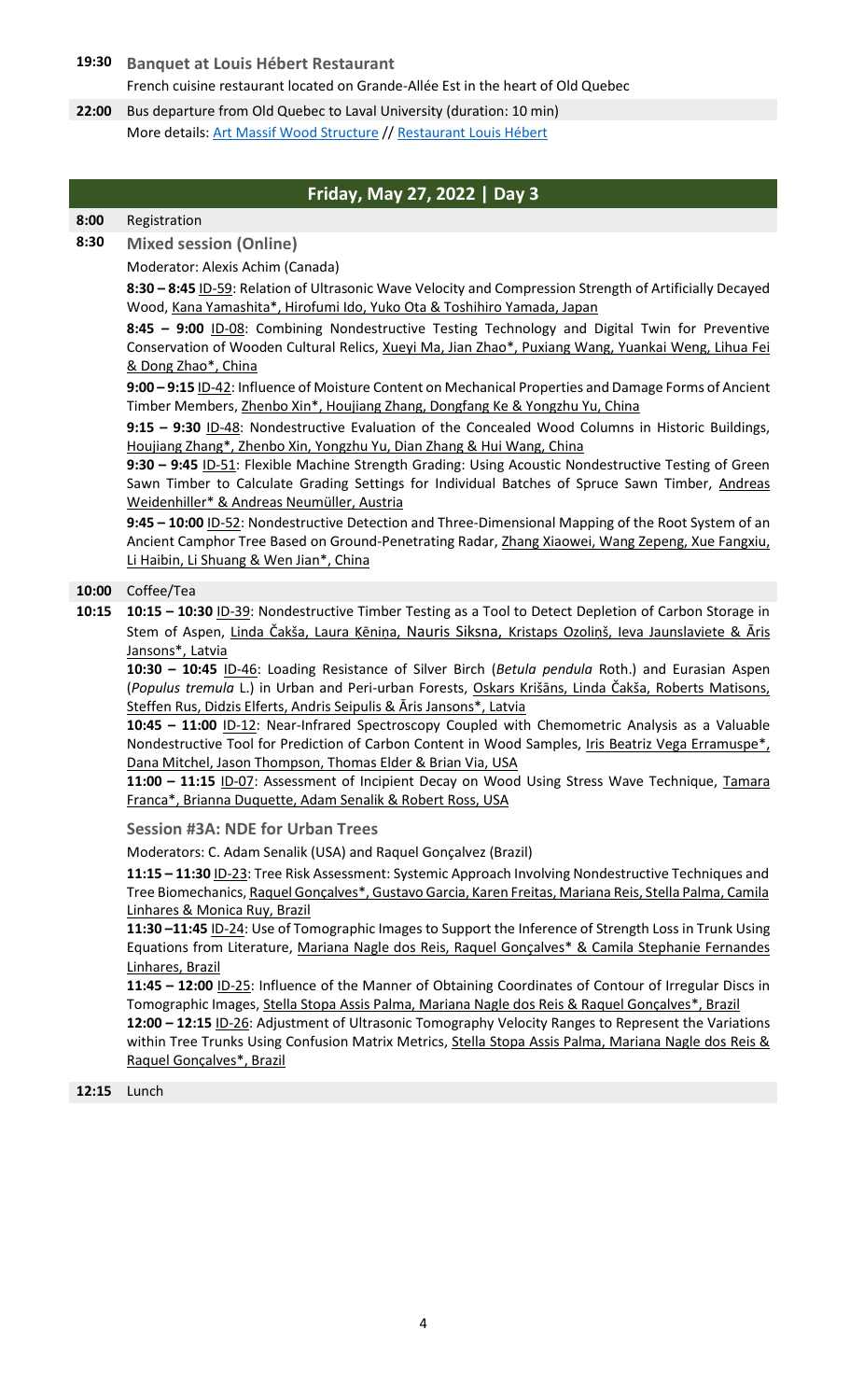### **13:15 Session #3B: NDE for Urban Trees**

**13:15 – 13:30** ID-62: Visual Tree Assessment and Static Integrated Assessment Do Not Allow Breaking Safety Evaluation of Defective Stems of Mature Urban Trees, Frank Rinn\*, Germany

**13:30 – 13:45** ID-63: Biomechanical and Mathematical Basics of "Allometric Self-Referencing" for Evaluating Breaking Safety of Defective Stems of Mature Urban Trees, Frank Rinn\*, Germany

**13:45 – 14:00** ID-38: Dynamic Tree Stability: Improved Testing Methodology and Indications of Reliability, Laszlo Bejo\*, Imre Sumegi & Ferenc Divos, Hungary

**14:00 – 14:15** ID-41: Comparing the Stability of the Trees in Different Seasonal and Weather Conditions by Using Nondestructive Method, Ferenc Divos, Laszlo Bejo & Shadabeh Fathi\*, Hungary

**14:15 – 14:30** ID-20: Identification of Wood Decay and Hollowness in Standing Tress using Electric Resistance Tomograph: A Nondestructive Testing Approach, Baragur Divakara\*, S Chaithra & C Balaji, India

**Session #5A: Advanced Grading Technologies for Solid Wood & Engineered Wood Products**

## Moderator: Xinfeng Xie (USA)

**14:30 – 14:45** ID-03: Prediction of Tensile Modulus of Elasticity from Longitudinal and Transverse Natural Frequencies in Hardwood Species, Gonzalo Moltini\*, Gonzalo Cabrera & Vanesa Baño, Spain

**14:45 – 15:00** ID-30: Influence of Board Geometry on the Determination of Dynamic Mechanical Properties of Structural Lumber, Aleš Straže\* & Luka Krajnc, Slovenia

#### **15:00** Coffee/Tea

**15:15 Session #5B: Advanced Grading Technologies for Solid Wood & Engineered Wood Products**

**15:15 – 15:30** ID-43: Strength Grading Softwood Structural Lumber with MoE Low Point, Jon Shanks\*, Richard Schaffner, Geoff Boughton & James Szabadics, Australia

**15:30 – 15:45** ID-44: Challenges and Opportunities Toward the Use of Northern Hardwood Species in Glued-Laminated Timber in Canada, Alexandre Morin-Bernard\*, Alexis Achim & Pierre Blanchet, Canada **15:45 – 16:00** ID-54: Local Modulus of Elasticity by Constrained Optimization, Friend K. Bechtel\*, USA **16:00 – 16:15** ID-58 Using Acoustic Tomography Techniques to Estimate Bending Properties of Cross-Laminated Timber, Frederico Jose Nistal França\*, Christopher Adam Senalik, R. Daniel Seale, Robert J. Ross & Rubin Shmulsky, USA

#### **16:15 Closing Remarks**

\* Presenter

# **Saturday, May 28, 2022 – Optional tour**

**Sightseeing Tour of Old Quebec (Optional Tour)**

**20 participants maximum**

**Sightseeing tour of Old Quebec from the perspective of wooden heritage guided by a historian and an architect specializing in heritage**



| 9h00  | <b>Visit of the Dufferin Terrace</b>                                                           |
|-------|------------------------------------------------------------------------------------------------|
|       | Presentation of the history of Quebec City and the historical site of the Terrace by D. Mendel |
|       | (10 min walk to get to the Ursuline grounds)                                                   |
| 9h45  | Visit of the Ursuline Chapel (10 min walk to Holy Trinity)                                     |
| 10h40 | Visit of the Holy Trinity Anglican Cathedral (10 min walk to the Petit Séminaire de Québec)    |
| 11h30 | Interior courtyard of the Petit Séminaire de Québec                                            |
| 11h35 | Laval University School of Architecture (10 min to get to Augustine's Monastery)               |
| 12h25 | Lunch at the Augustine's Monastery                                                             |
| 13h30 | <b>Visit of the Augustine's Monastery</b>                                                      |
| 14h30 | Departure by bus to General Hospital                                                           |
| 14h45 | <b>Visit of the General Hospital</b>                                                           |
| 15h30 | <b>End of the visit</b>                                                                        |
|       | Departure by bus to Old Quebec                                                                 |